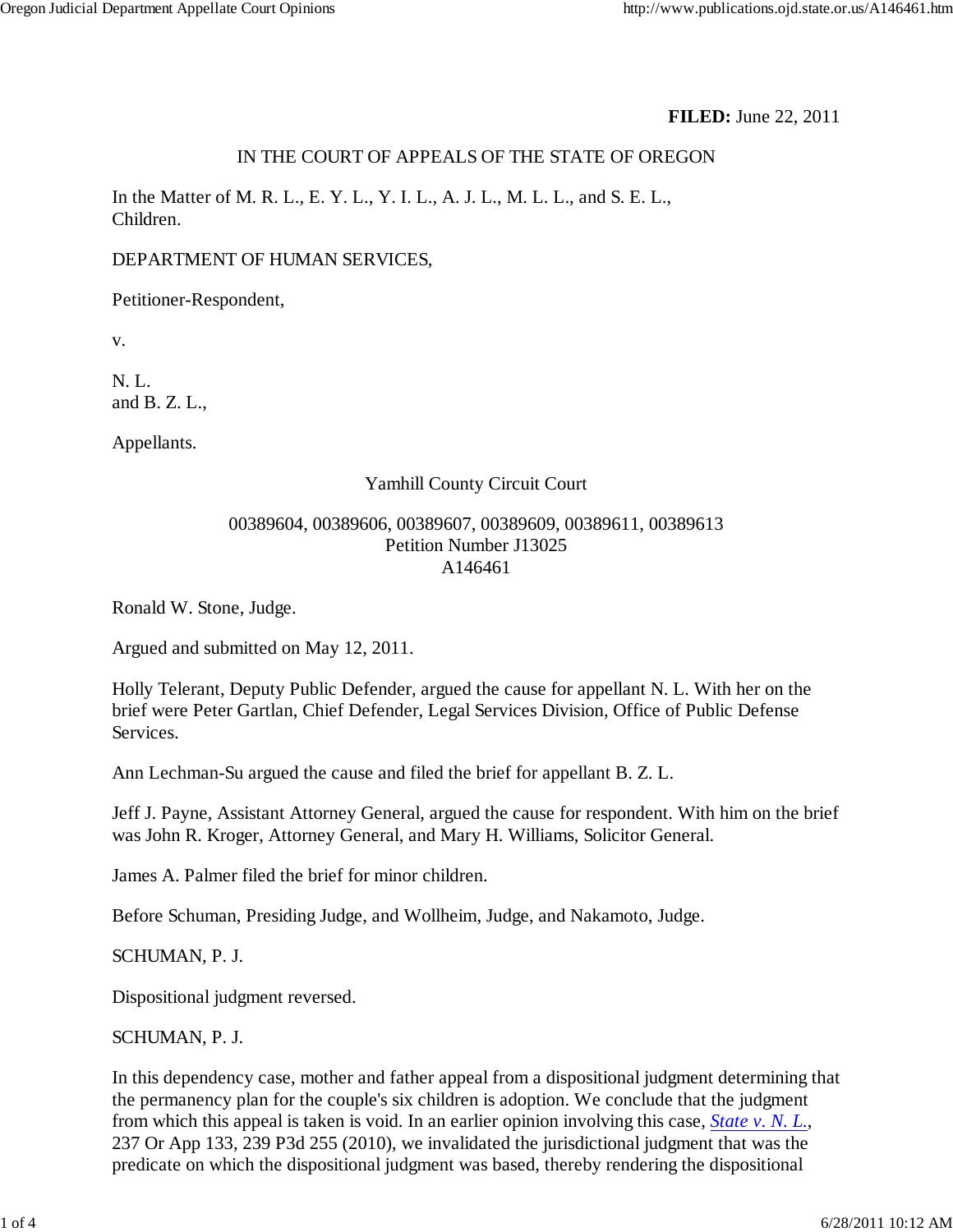judgment ineffective as well. ORS 419A.205(2). For that reason, we reverse.

Because it provides necessary context for father's assignment of error, in which mother joins, we review our first opinion in some detail. After the condition of the children came to the attention of the Department of Human Services, the juvenile court held a combined jurisdictional and dispositional hearing on October 14, 2009. At that time, the court and counsel discussed the possibility that, because father was a member of the Choctaw Nation, the children were Indians, and for that reason the state had to meet the more stringent requirements of the Indian Child Welfare Act (ICWA) before it could take jurisdiction. The tribe itself, however, had not responded to inquiries as to the children's status. Counsel for all the parties agreed that, in light of the tribe's lack of intervention, there was no need to treat the case as subject to ICWA; therefore, they agreed, the usual "preponderance of the evidence" standard applied as opposed to the "clear and convincing evidence" required by the ICWA. Further, the court did not make the findings required by ORS 419B.340(7) in ICWA cases:

"When an Indian child is involved, the department must satisfy the court that active efforts have been made to provide remedial services and rehabilitative programs designed to prevent the breakup of the Indian family and that these efforts have proven unsuccessful. Foster care placement may not be ordered in a proceeding in the absence of a determination, supported by clear and convincing evidence, including the testimony of expert witnesses, that the continued custody of the Indian child by the parent or Indian custodian is likely to result in serious emotional or physical injury to the Indian child."

The juvenile court took jurisdiction over the parties' six children on the basis of neglect, with a permanency plan of "return to parents" and a concurrent plan of adoption, and issued a judgment to that effect. Father and mother filed a notice of appeal from that judgment, asserting that the trial court had failed to comply with ICWA in determining that it had jurisdiction.

While the appeal was pending, information became available that the children were in fact Indian children and that the Choctaw Nation was choosing to intervene. On March 11, 2010, mother filed a motion to reconsider the October 2009 jurisdictional judgment. The court allowed the motion on April 15, 2010, and found that the record from the October 2009 hearing revealed sufficient ambiguity concerning the children's status that the case should have been treated as an ICWA case. The juvenile court held a second combined jurisdictional and dispositional hearing and made the findings required by ICWA and ORS 419B.340(7) and determined on June 1, 2010, that, under the clear and convincing standard, the children continued to be within the jurisdiction of the juvenile court. The court entered this new amended judgment of jurisdiction and continued the matter with respect to the permanency plan. The parents filed a notice of appeal from that judgment in the Court of Appeals. On June 1, 2010, and July 13, 2010, the court held the permanency hearing. Again applying ICWA standards, the juvenile court determined in a judgment issued on August 6, 2010, that the permanency plan for the children was adoption. The parents filed a notice of appeal from that judgment as well.

On appeal, we concluded that the juvenile court had lacked authority to amend its original jurisdictional judgment (October 2009) while an appeal from that judgment was pending; therefore, we held, the amended jurisdictional judgment of June 1, 2010, was "ineffective." *N. L.*, 237 Or App at 138-41. Accordingly, we addressed the correctness of only the original October 2009 jurisdictional and dispositional judgment. *Id*.

With respect to that matter, father's first three assignments of error challenged the juvenile court's findings that the children were within the jurisdiction of the court based on the parents' neglect of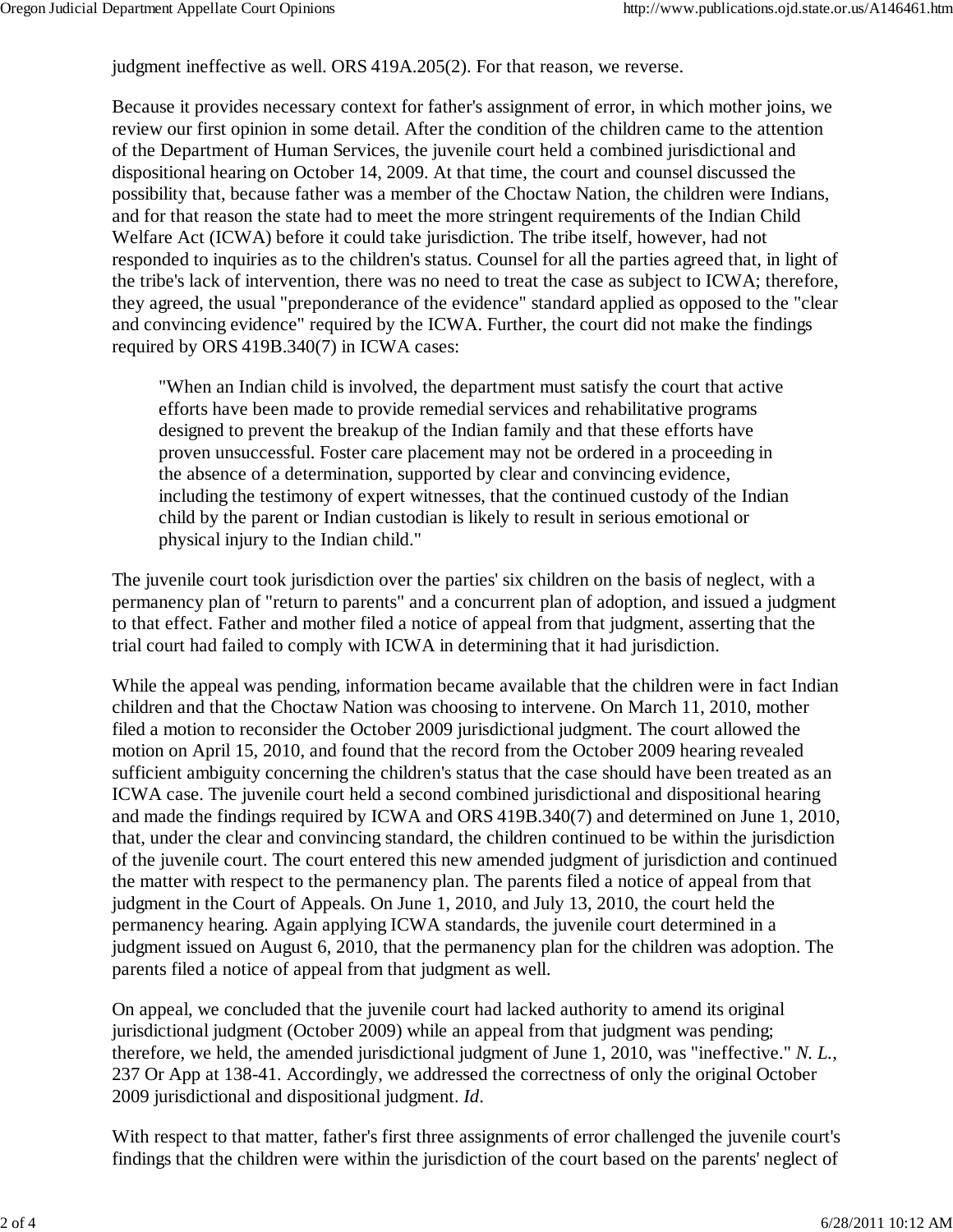the children's dental, educational, and medical needs. In his fourth assignment, father contended that the juvenile court had erred in determining that ICWA did not apply and in failing to make the findings required by ORS 419B.340(7), quoted above. In his fifth assignment, he contended that he had received inadequate assistance from his counsel. *N. L.*, 237 Or App at 142.

We began our discussion by taking up father's fifth assignment of error, and we concluded that father's counsel had, indeed, been inadequate in advising the juvenile court that it did not have to apply ICWA.**(1)** We concluded further that, as to the jurisdictional bases of educational and dental neglect, the outcome would have been different had counsel asserted that ICWA applied, and that, as to the additional evidence and findings required by ORS 419B.340(7), the result would also have been different. As for medical neglect, however, we concluded that the evidence was sufficient to justify jurisdiction even under the "clear and convincing" standard. We also explained, citing *State ex rel Juv. Dept. v. Cooke*, 88 Or App 176, 744 P2d 596 (1987), that in cases involving an Indian child, the court must comply with ICWA before addressing jurisdiction. *N. A.*, 237 Or App at 143. Thus, we concluded, "[A]lthough educational and dental neglect are not proper bases for jurisdiction in this case, medical neglect may be a proper basis for jurisdiction *if, on remand, the requirements of ORS 419.340(7) are satisfied*." *Id.* at 144 (emphasis added). Our remand, in other words, required the court to make the necessary ICWA findings before addressing jurisdiction. Ultimately, we concluded:

"When the juvenile court entered the jurisdictional/dispositional judgment, the requirements of ORS 419B.340(7) had not been met. If the applicability of ICWA had been asserted, presumably the juvenile court would have proceeded in compliance with that statute. With respect to the requirements of ORS 419B.340(7), father was prejudiced. Accordingly, the juvenile court must address that issue on remand.

"Reversed and remanded."

### *Id.* at 148.

Our decision, then, reversed the judgment in its entirety. It is not apparent on this record that--apart from the June 1, 2010, jurisdictional judgment that we held was ineffective--the juvenile court has subsequently addressed the jurisdictional defect identified in this court's opinion. Contrary to the state's contention, our disposition did not limit the reversal and remand to the dispositional portion of the judgment. To the contrary, read in its entirety, the unambiguous import of our opinion is that, although father was not entitled to a new trial on every asserted ground for jurisdiction and the ground of medical neglect would be sufficient to support jurisdiction even under a clear and convincing standard, the failure of the juvenile court to address ORS 419B.340(7) and the requirements of ICWA at the 2009 jurisdictional hearing meant that the *jurisdiction* of the juvenile court had not been perfected. Also contrary to the state's contention, the reversal was not limited to mother. The judgment was reversed in its entirety. Thus, our first opinion clearly negated the jurisdictional component of the October 2009 judgment and also determined that the June 1, 2010, amended judgment correcting the jurisdictional defect was "ineffective" because it was entered while the case was on appeal.

The current appeal is from the permanency judgment entered August 9, 2010, following a hearing on June 1, 2010, and July 13, 2010, while the first appeal was pending. In his first assignment of error, in which mother joins, father contends that the dispositional judgment changing the permanent plan to adoption was negated when this court held that the June 1, 2010, amended jurisdictional judgment was without effect. We agree. ORS 419A.205(2) provides: